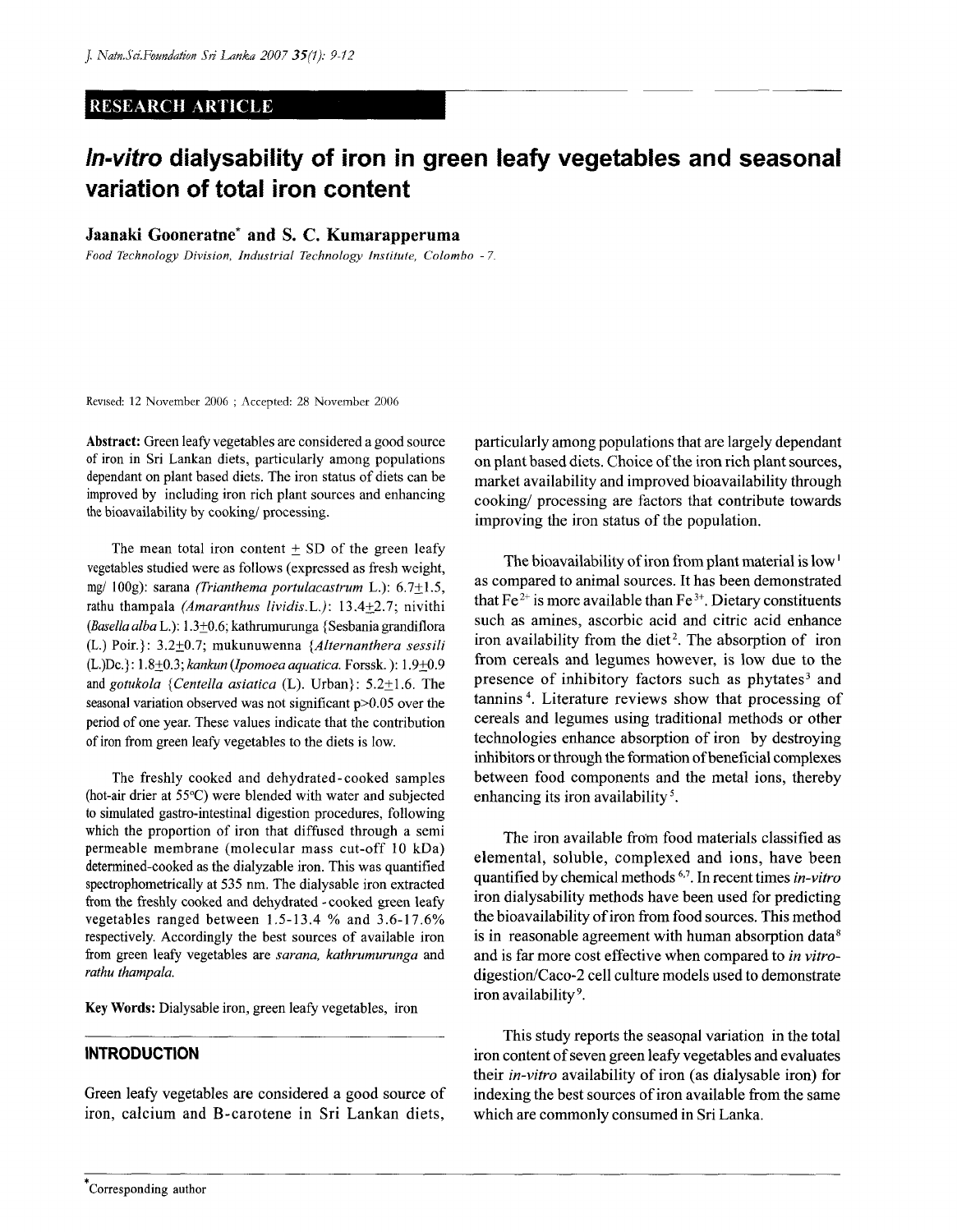## METHODS AND MATERIALS

*Materials:* Seven green leafy vegetables, locally known as sarana *{Trianihemaportulacastrum* L.), rathu thampala *{Amaranthus lividis* L.)? nivithi *{Basella alba* L. ), kathurumurunga {Sesbania grandiflora (L.)Poir}, mukunuwenna *{Alternanthera sessili* (L.) Da), kankun *(Ipomoea aquatica* Forssk.) and gotukola *{Centella asiatica* (L.) Urban.} were obtained from Piliyandala through a main supplier of green leafy vegetables to the Colombo district during the period of August 2002 to July 2003. Plants were identified at the National Herbarium of Botanical Gardens, Peradeniya. Five representative samples were drawn from a bulk (3000 g) of each green leafy vegetable, at 5-6 day intervals of each month, for quantifying the variability in the total iron content ( $n=60$ ).

Digestive enzymes and bile salts were purchased from Sigma Chemical Co., (St.Louis, MO, USA). A pepsin digestion mixture was prepared by suspending 16 g pepsin (P-7000 from porcine stomach mucosa) in 100 mL 0.1M HC1. The pancreatin-bile extract contained 4g pancreatin (P-1750, from procine pancreas) and 25 g bile extract  $(B-8631,$  porcine) dissolved in 1 L of 0.1 M NaHCO<sup>3</sup>.

All chemicals were of Analar Grade and purchased from BDH, Poole, England. A protein precipitation solution was prepared by mixing 100 g trichloroacetic acid, 100 g hydroxylamine and 100 g of 370 g L HC1 and made up to 1 L. The chromogen solution contained 250 g of bathophenanthroline sulphate dissolved in 1L of 2M Sodium Acetate. Iron standards, containing 0.1,0.2,0.4, 0.8 and 1.6  $\mu$ g Fe(II) mL<sup>-1</sup> in 10 g L HCl were used for establishing a calibration curve ( $R^2 = 0.9906$ ). Iron was determined spectophotometrically using a Hach spectrophotometer- Model DR/4000 (Hach Co. Colarado, USA).

Distilled water used in the assay was Milli Q water. Dialysis tubing Spectra (Por 7) with a molecular cut of 10 000 Da were obtained from Cole Parmer Instrument Co. Ltd, USA. A Colworth Stomacher Lab-Blender Model 400 (Seaward Medical, London, U.K.) was used for blending the samples. A drier ("Mitchel" Model, Prachitt Brothers Ltd., Carlisle, U.K.) was used for hot-air drying of samples.

*Stimulated digestion method:* In the determination of dialyzable iron content, freshly purchased green leafy vegetables were washed, shredded and the material was cooked with water (1:5) for 10 min. Dehydrated green leafy vegetables were prepared after washing and drying in a hot-air drier at 55°C. The dehydrated product was powdered and cooked with water (1:10) for 10 min.

The cooked samples of both freshly processed and dehydrated powders of all seven green leafy vegetables were homogenized separately and an aliquot of the samples (in triplicate) were subjected to simulated gastrointestinal digestion as described<sup>8</sup>. In the gastric stage, the sample  $(20 g)$  was adjusted to pH 2.0 by adding 6 M HCl. Freshly prepared pepsin solution (5 g) was added and made up to 100 g with water. The sample was mechanically digested in a stomacher and was incubated at 37 °C, for 2 h in a shaking water bath. A homogenized pepsin digest (20 g) was taken in an Erlenmeyer flask and the pH was adjusted to 7.5 with 0.5 M NaOH (after determining the titratable acidity). Freshly prepared pancreatin mixture (5 g) was added. A calculated amount of sodium bicarbonate (after determining the titratable acidity) dissolved in 25 g of water contained in a semi-permeable membrane (molecular mass cut-off 10 kDa) was introduced to the flask. The contents of the flask were incubated at 37  $\degree$ C, for 2 h in a shaking water bath. The dialyzed bags were rinsed with water, carefully dried and weighed. The contents of each dialysed bag was transferred into acid-washed containers and analysed for its iron content.

The aliquots of the dialysate or standard solution (10 mL) were pipetted into test tubes and mixed with 5 ml of protein solution. Each tube was covered and kept in a boiling water bath for 10 min. The sample was then centrifuged (3500 g 10 min). The supernatant (5 mL) was mixed with 2.5 mL of chromogen solution and the colour was allowed to develop for 10 min. The amount of dialyzable iron (mg/kg) was determined spectrophometrically at 535 nm.

The moisture content, total ash and total iron content in all samples were determined according to AOAC methods<sup>10</sup>.

# RESULTS

The moisture content in the green leafy vegetables varied between 76.8- 92.8%. The mean total iron content  $+$  SD of the green leafy vegetables (expressed as fresh weight, mg/ 100 g) were as follows: sarana: 6.7+1.5, rathu thampala: 13.4+2.7; nivithi:  $1.3 \pm 0.6$ ; kathrumurunga:  $3.2 \pm 0.7$ ; mukunuwenna: 1.8+0.3; kankun: 1.9±0.9 and gotukola: 5.2+1.6. The monthly variations (n=60) in the total iron content in the seven green leafy vegetables were not significantly different ( $p > 0.05$ ). The results are presented in Figure 1.

The dialyzable iron extracted from the seven green leafy vegetables varied between the plant materials (Table 1). The dialyzable iron extracted from the dehydrated - cooked plant material was higher as compared to that of the freshly cooked leafy vegetables, except for sarana and nivithi.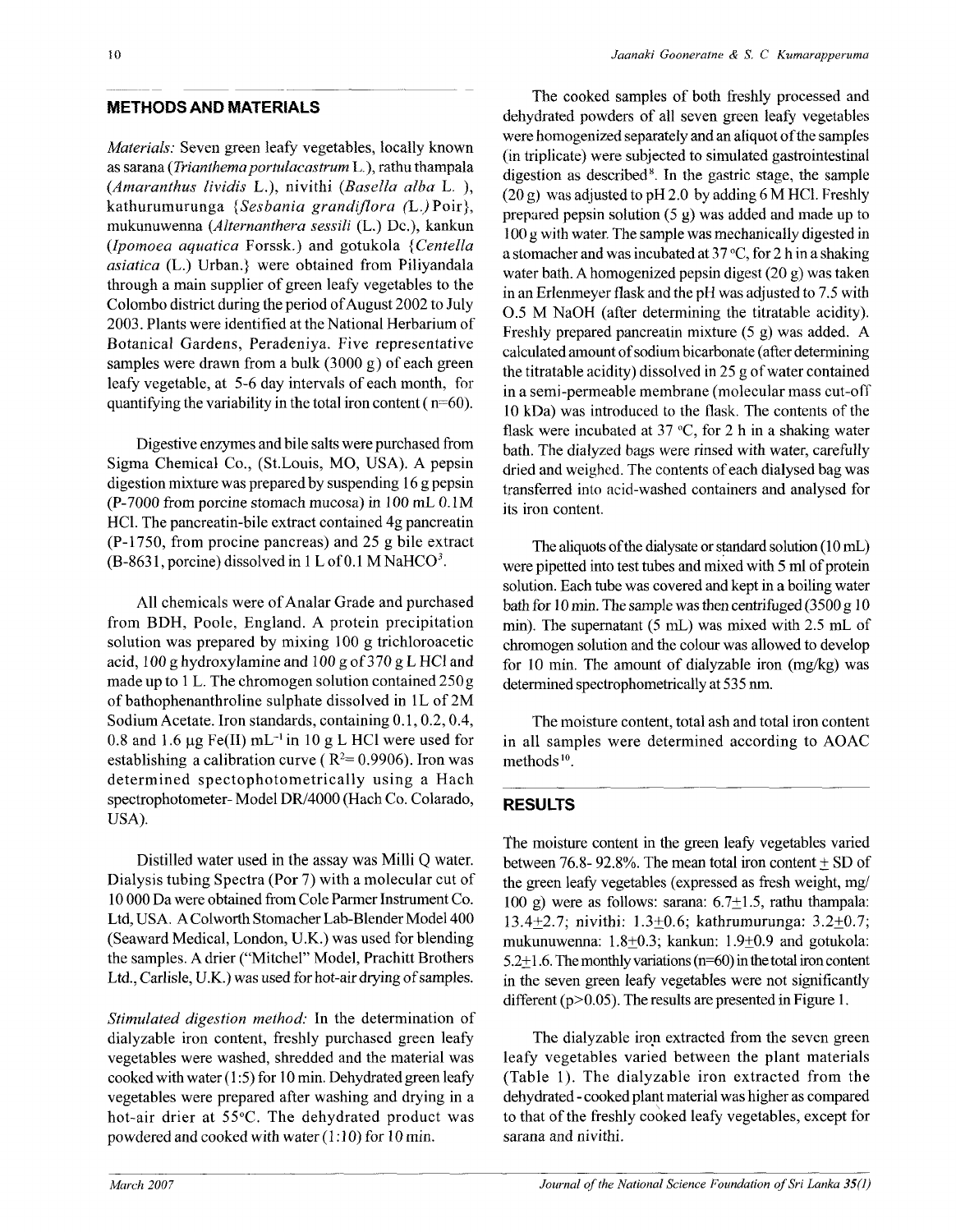

**Figure 1:** Seasonal variation in total iron content of green leaty vegetables (dry basis  $\pm$  SE, n=60)

| Green leafy    | Freshly - cooked |                    |                    | Dehydrated - cooked |                    |                    |
|----------------|------------------|--------------------|--------------------|---------------------|--------------------|--------------------|
| vegetable      |                  |                    |                    |                     |                    |                    |
|                | % Moisture       | Dialysable iron    | % Dialysable       | % Moisture          | Dialysable iron    | % Dialysable       |
|                | Content          | (Dry basis, mg/kg) | iron of total iron | Content             | (Dry basis, mg/kg) | iron of total iron |
|                |                  | $\pm$ SD)          |                    |                     | $\pm$ SD)          |                    |
| sarana         | $87.9 \pm 1.4$   | $38.0 \pm 1.4$     | $6.8 + 2.6$        | $1.9 \pm 0.1$       | $244 + 1.2$        | $4.3 \pm 0.4$      |
| rathu thampala | $76.8 \pm 17$    | $11.7 + 1.3$       | $2.0 + 0.6$        | $1.8 \pm 0.2$       | $20.6 \pm 1.4$     | $3.6 \pm 0.6$      |
| nivithi        | $92.8 \pm 1.8$   | $23.8 \pm 1.7$     | $13.4 + 3.9$       | $2.1 \pm 0.1$       | $7.3 + 1.2$        | $4.1 + 2.0$        |
| kathurumurunga | $82.3 \pm 2.4$   | $20.4 \pm 1.1$     | $113 \pm 3.9$      | $2.2 \pm 0.1$       | $31.7 \pm 1.4$     | $17.6 \pm 5.8$     |
| mukunuwenna    | 91.5 $\pm 2.3$   | $16.5 \pm 0.3$     | $7.8 + 0.6$        | $2.1 \pm 0.1$       | $18.0 + 0.7$       | $8.5 \pm 1.2$      |
| kankun         | $919 \pm 2.3$    | $8.5 \pm 0.3$      | $3.7 + 0.6$        | $2.2 \pm 0.1$       | $9.6 + 0.4$        | $4.1 \pm 2.6$      |
| gotukola       | $81.8 \pm 1.5$   | $4.5 \pm 0.2$      | $1.5 \pm 0.7$      | $2.4 \pm 0.3$       | $20.5 \pm 0.3$     | $7.0 \pm 2.7$      |

**Table 1:** % dialysable iron extracted from fresh /dehydrated and cooked green leafy vegetables

Values are means of  $\pm$  SD, n =5.

# **DISCUSSION**

The total iron content of the green leafy vegetables monitored over a period of twelve months was not significantly different ( $p$  > 0.05). The soil properties such as pH, redox conditions, cation exchange capacity, the activity of microorganisms, soil structure and water content govern the mineral availability to the plant. The

availability of iron to the plant depends on its spatiality in the soil. Iron can be present in the soil in different physicochemical forms such as free ionic form, chelates, absorbed onto mineral or organic surfaces, as precipitates, or in lattice structures or as a part of soil biomass.

According to the results the best source of iron was from rathu thampala, which provided 1/3 of the daily requirement of iron per 100 g fresh weight per